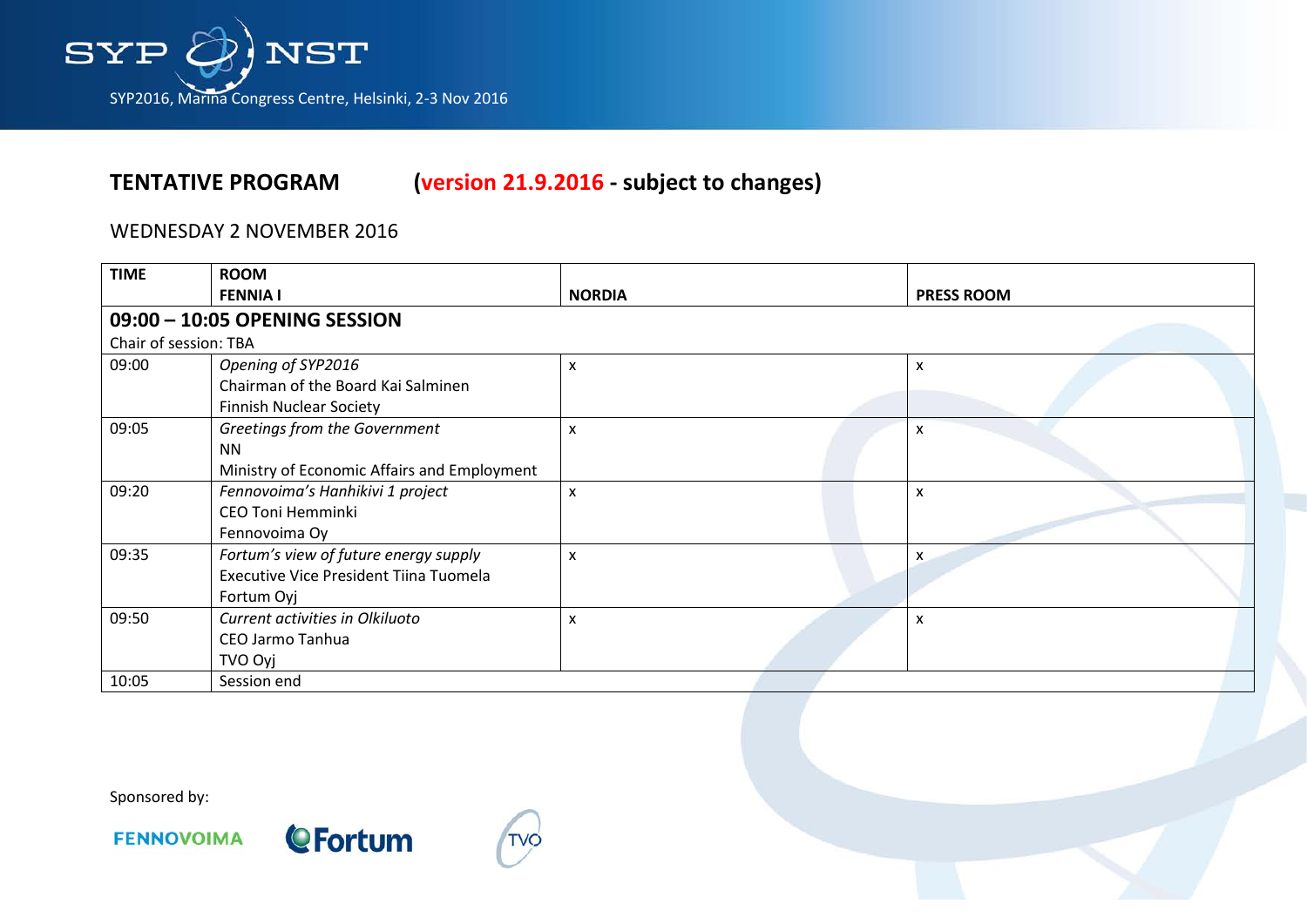

## WEDNESDAY 2 NOVEMBER 2016

| <b>TIME</b> | <b>ROOM</b>                                                                                                                                                |                                 |                                  |  |  |  |
|-------------|------------------------------------------------------------------------------------------------------------------------------------------------------------|---------------------------------|----------------------------------|--|--|--|
|             | <b>FENNIA I</b>                                                                                                                                            | <b>NORDIA</b>                   | <b>PRESS ROOM</b>                |  |  |  |
|             | 10:15 - 11:55 TECHNICAL SESSIONS                                                                                                                           |                                 |                                  |  |  |  |
|             | <b>Session title</b>                                                                                                                                       | <b>Press meeting</b>            | <b>Session title</b>             |  |  |  |
|             | Chair of session: TBA                                                                                                                                      | Chair of session: Pasi Tuohimaa | Chair of session: TBA            |  |  |  |
| 10:15       | Reliability Analysis of Digital I&C in Nuclear Power<br>Plants                                                                                             | Press meeting                   | Tier 2 presentation<br><b>NN</b> |  |  |  |
|             | Dr. Jan-Erik Holmberg<br>Risk Pilot Ab                                                                                                                     |                                 |                                  |  |  |  |
| 10:40       | Opportunities for Source Modelling to Support the<br>Seismic Hazard Estimation for Nuclear Power Plants<br>Research Scintist Vilho Jussila<br>VTT Oy       | Press meeting                   | Tier 2 presentation<br><b>NN</b> |  |  |  |
| 11:05       | Advanced Licensing and Safety Engineering Method<br>$-ADLAS®$<br>Mr. Antti Rantakaulio<br>Fortum Power and Heat Oy                                         | $\boldsymbol{\mathsf{x}}$       | Tier 2 presentation<br><b>NN</b> |  |  |  |
| 11:30       | TVO Reactor Internal Pumps, improved design to<br>achive 20% capacity increase.<br><b>Marketing Manager Mats Olsson</b><br>Westinghouse Electric Sweden AB | $\mathsf{x}$                    | Tier 2 presentation<br><b>NN</b> |  |  |  |
| 11:55       | Session end                                                                                                                                                |                                 |                                  |  |  |  |
|             |                                                                                                                                                            |                                 |                                  |  |  |  |
| 12:00-13:00 | Lunch (upper lobby)                                                                                                                                        |                                 |                                  |  |  |  |

Sponsored by:



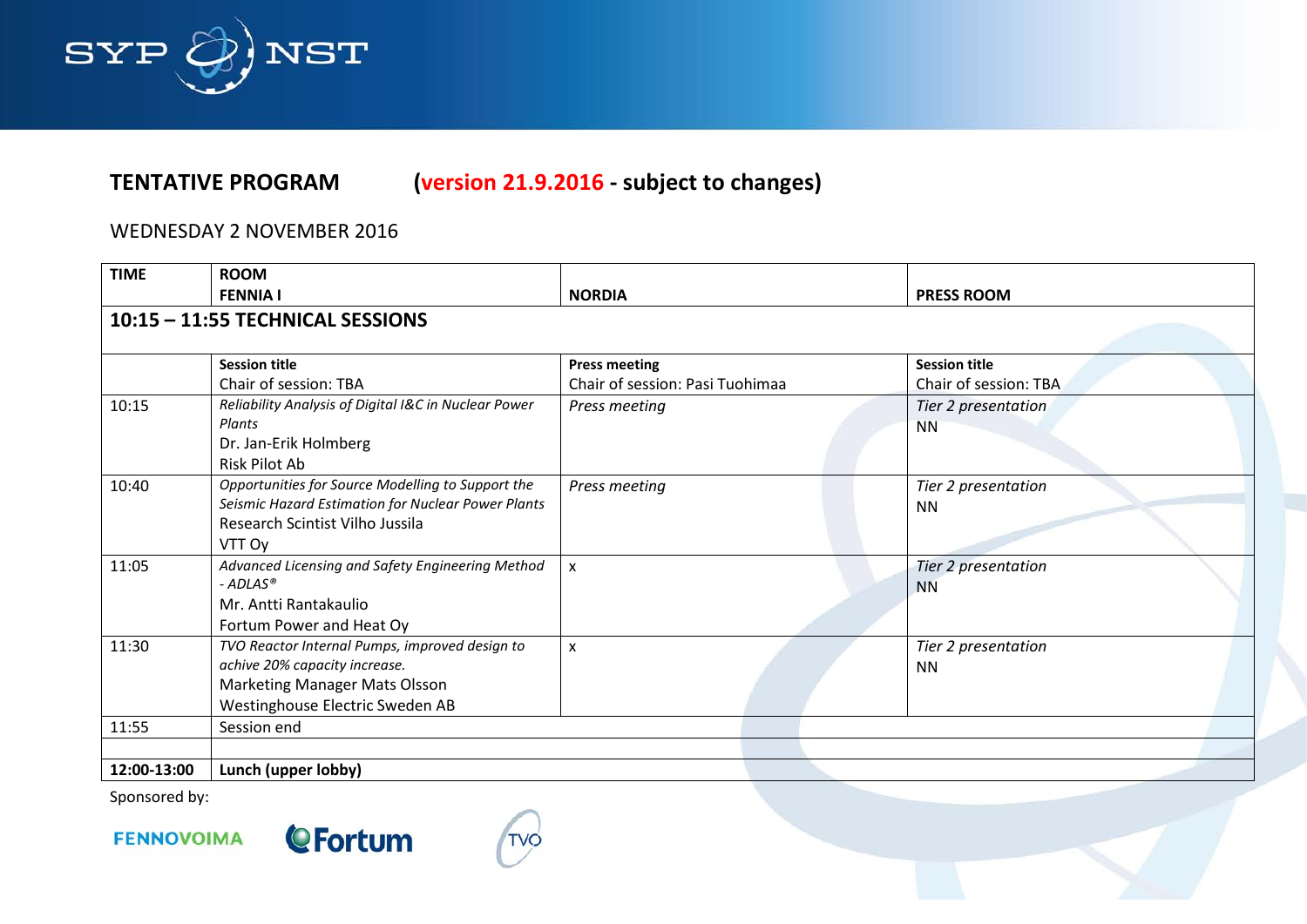

### WEDNESDAY 2 NOVEMBER 2016

| <b>TIME</b>                                    | <b>ROOM</b>                                    |                                              |                       |  |
|------------------------------------------------|------------------------------------------------|----------------------------------------------|-----------------------|--|
|                                                | <b>FENNIA I</b>                                | <b>NORDIA</b>                                | <b>PRESS ROOM</b>     |  |
|                                                | 13:10 - 14:50 TECHNICAL SESSIONS               |                                              |                       |  |
|                                                |                                                |                                              |                       |  |
|                                                | <b>Session title</b>                           | <b>Session title</b>                         | <b>Session title</b>  |  |
|                                                | Chair of session: TBA                          | Chair of session: TBA                        | Chair of session: TBA |  |
| 13:10                                          | Utilization of VTT's Monte Carlo code Serpent2 | Thermochemical modelling of nuclear fuel     | Tier 2 presentation   |  |
|                                                | in validation of lattice physics methods at    | Research Scientist Henri Loukusa             | <b>NN</b>             |  |
|                                                | Westinghouse                                   | VTT Oy                                       |                       |  |
|                                                | Mr. Karol Luszczek                             |                                              |                       |  |
|                                                | Westinghouse Sweden AB                         |                                              |                       |  |
| 13:35                                          | Verification of the PWR Core Analysis Code     | Westinghouse TRITON11™ BWR Fuel Design       | Tier 2 presentation   |  |
|                                                | <b>RAST-K2.0</b>                               | Mr. Uffe Bergmann                            | <b>NN</b>             |  |
|                                                | Mr. Youqi Zheng                                | Westinghouse Electric Sweden AB              |                       |  |
| Ulsan National Institute of Science and Techn. |                                                |                                              |                       |  |
| 14:00                                          | Quasi-static Analysis of VHTR Core using       | Simplified Transport Modelling of a Disposal | Tier 2 presentation   |  |
|                                                | Neutronics/Thermo-fluid Coupled                | System and Doses Using Probabilistic Methods | <b>NN</b>             |  |
|                                                | CAPP/GAMMA+ Code System                        | Design Engineer Pekka Kupiainen              |                       |  |
|                                                | Mr. Hyun Chul Lee                              | Fortum Power and Heat Oy                     |                       |  |
|                                                | <b>Pusan National University</b>               |                                              |                       |  |
| 14:25                                          | Reactivity Control of a Soluble-Boron-Free     | Upscaling laboratory data towards in situ    | Tier 2 presentation   |  |
|                                                | AP1000 Equilibrium Cycle                       | conditions                                   | <b>NN</b>             |  |
|                                                | Mohd-Syukri Yahya                              | Ms. Eveliina Muuri                           |                       |  |
|                                                | Korea Advanced Institute of Science and Techn. | University of Helsinki                       |                       |  |
| 14:50                                          | Session end                                    |                                              |                       |  |
|                                                |                                                |                                              |                       |  |

Sponsored by:



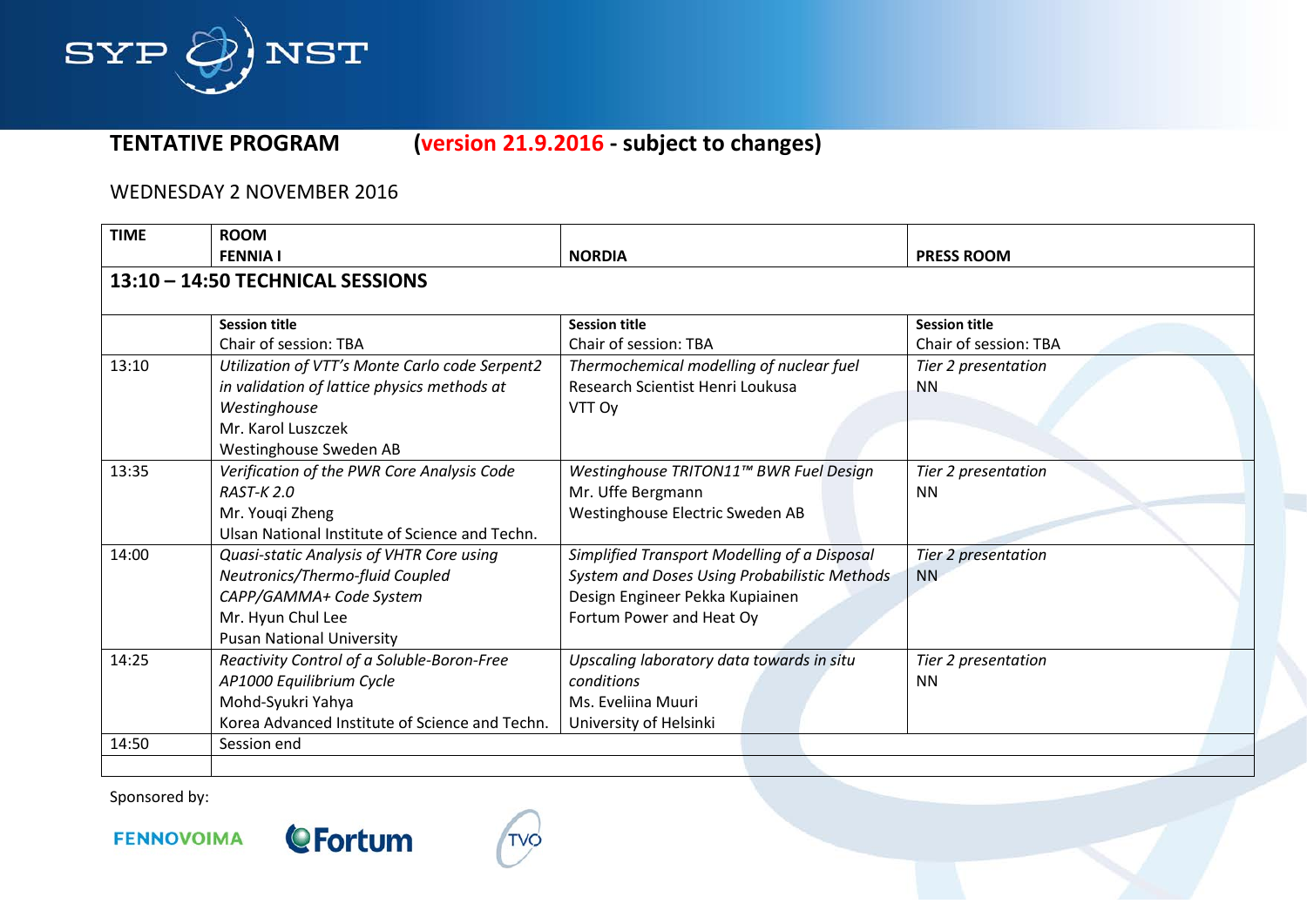

### WEDNESDAY 2 NOVEMBER 2016

| <b>TIME</b>           | <b>ROOM</b>                                                                                                                                                |                           |  |                   |  |  |
|-----------------------|------------------------------------------------------------------------------------------------------------------------------------------------------------|---------------------------|--|-------------------|--|--|
|                       | <b>FENNIA I</b>                                                                                                                                            | <b>NORDIA</b>             |  | <b>PRESS ROOM</b> |  |  |
|                       | 15:30 - 16:50 PLENARY SESSION                                                                                                                              |                           |  |                   |  |  |
| Chair of session: TBA |                                                                                                                                                            |                           |  |                   |  |  |
| 15:30                 | British perspective on Small Modular Reactors<br>Senior Lecturer Eugene Schwageraus<br>University of Cambridge                                             | $\boldsymbol{\mathsf{x}}$ |  | X                 |  |  |
| 15:50                 | Making sense of nuclear safety: insights from<br>the 'overall safety concept' study<br>Professor Juhani Hyvärinen<br>Lappeenranta University of Technology | $\boldsymbol{\mathsf{x}}$ |  | X                 |  |  |
| 16:10                 | Science of nuclear materials: from condensed<br>matter physics to engineering challenges<br>Professor Filip Tuomisto<br>Aalto University                   | $\boldsymbol{\mathsf{x}}$ |  | x                 |  |  |
| 16:30                 | Fusion in the footsteps of fission - from basic<br>research to building reactors<br>Senior Scientist Antti Hakola<br>VTT Oy                                | $\boldsymbol{\mathsf{x}}$ |  | x                 |  |  |
| 16:50                 | Session end                                                                                                                                                |                           |  |                   |  |  |

Sponsored by:





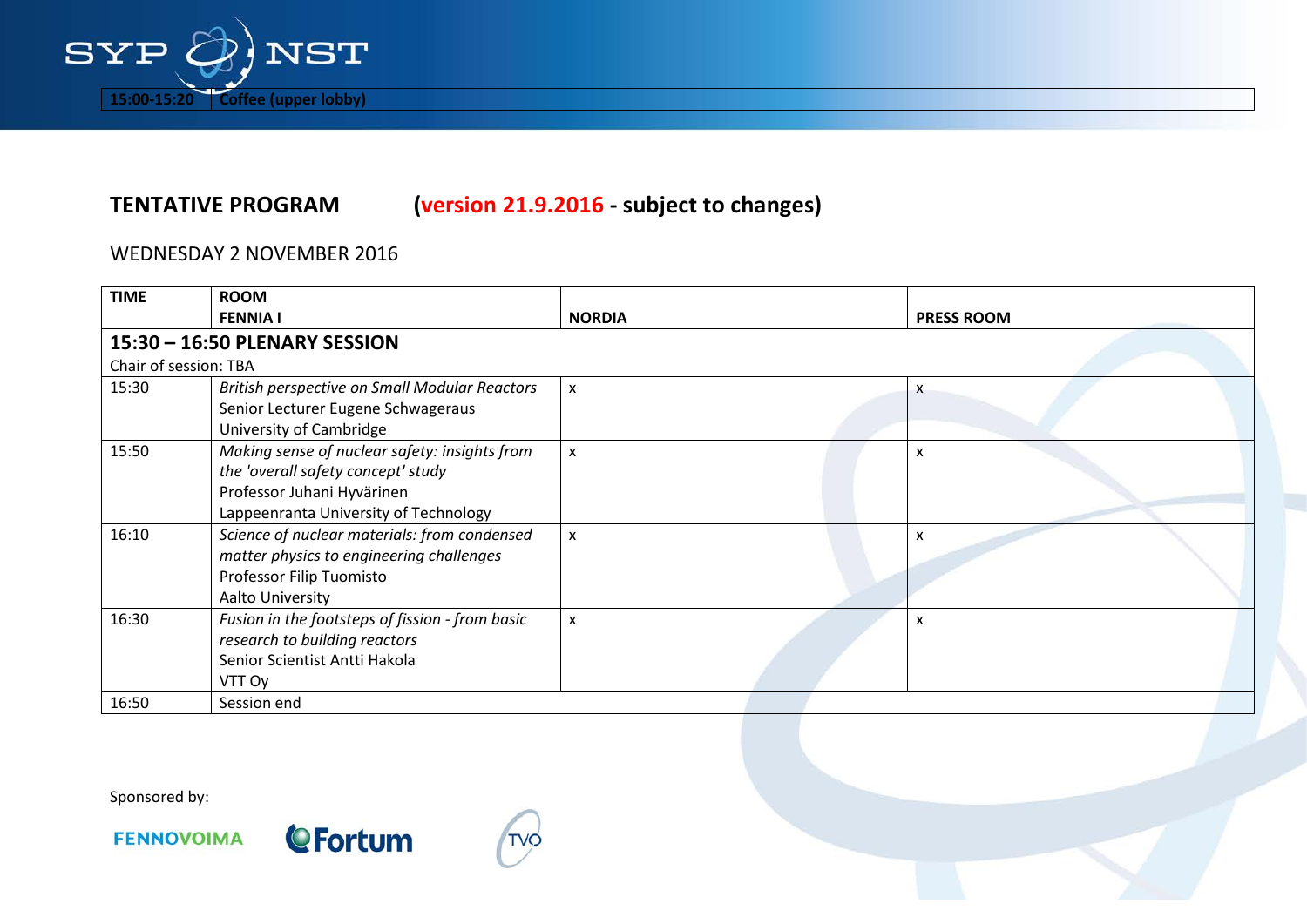

### THURSDAY 3 NOVEMBER 2016

| <b>TIME</b>           | <b>ROOM</b>                                      |                           |                   |
|-----------------------|--------------------------------------------------|---------------------------|-------------------|
|                       | <b>FENNIA I</b>                                  | <b>NORDIA</b>             | <b>PRESS ROOM</b> |
|                       | 09:00 - 10:00 PLENARY SESSION                    |                           |                   |
| Chair of session: TBA |                                                  |                           |                   |
| 09:00                 | Olkiluoto 3 commissioning                        | X                         | x                 |
|                       | <b>NN</b>                                        |                           |                   |
|                       | TVO Oyj                                          |                           |                   |
| 09:15                 | Hanhikivi 1 project status                       | X                         | x                 |
|                       | Licensing Manager Janne Liuko                    |                           |                   |
|                       | Fennovoima Oy                                    |                           |                   |
| 09:30                 | FIR 1 TRIGA Mark II Research Reactor             | X                         | X                 |
|                       | Decommissioning                                  |                           |                   |
|                       | Research Team Leader Petri Kotiluoto             |                           |                   |
|                       | VTT Oy                                           |                           |                   |
| 09:45                 | Posiva perspectives in disposal of spent nuclear | $\boldsymbol{\mathsf{x}}$ |                   |
|                       | fuel                                             |                           |                   |
|                       | Senior Vice President Tiina Jalonen              |                           |                   |
|                       | Posiva Oy                                        |                           |                   |
| 10:00                 | Session end                                      |                           |                   |

Sponsored by:



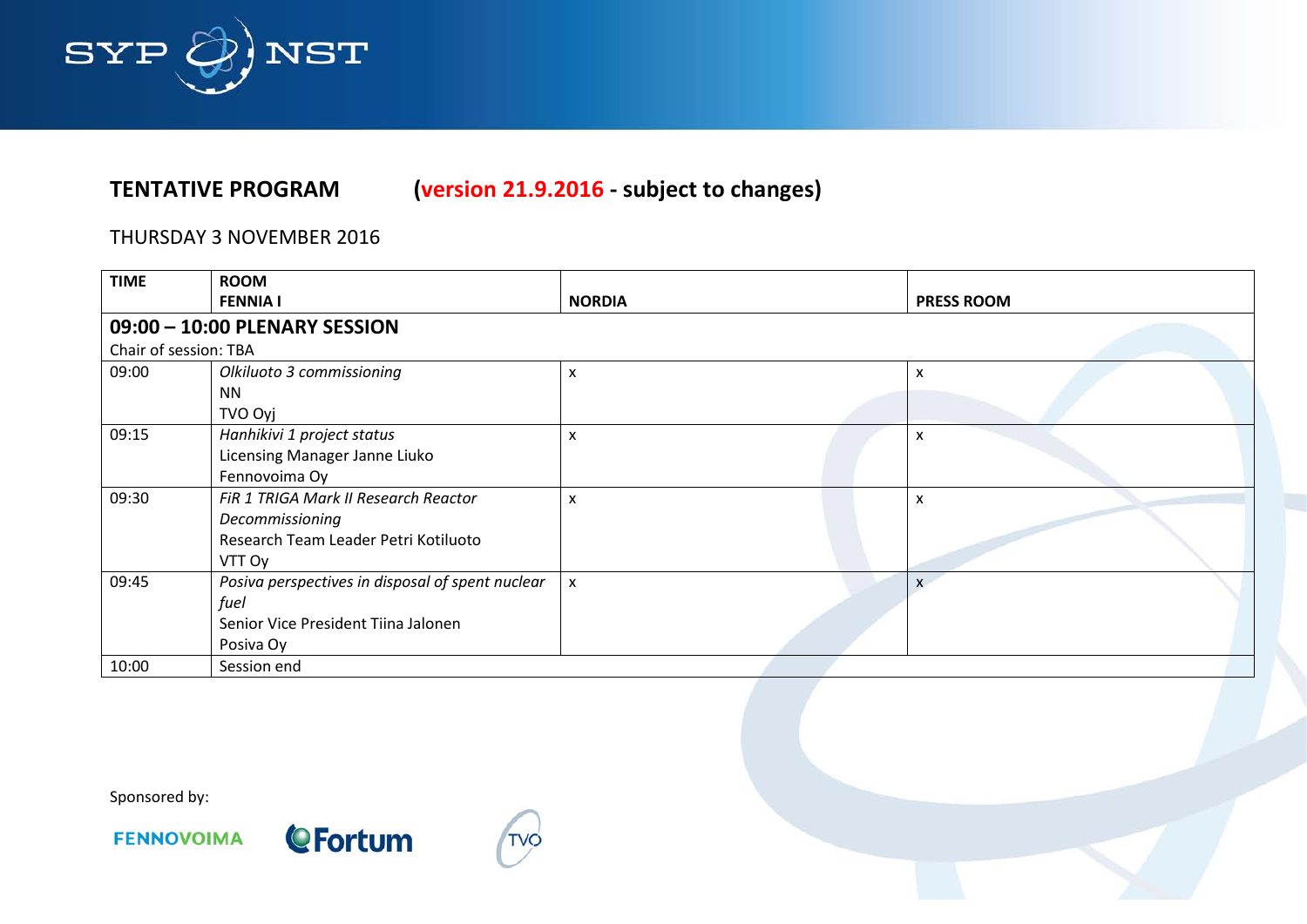

# THURSDAY 3 NOVEMBER 2016

| <b>TIME</b>           | <b>ROOM</b>                                            |                                              |                       |  |
|-----------------------|--------------------------------------------------------|----------------------------------------------|-----------------------|--|
|                       | <b>FENNIA I</b>                                        | <b>NORDIA</b>                                | <b>PRESS ROOM</b>     |  |
|                       | 10:15 - 11:55 TECHNICAL SESSIONS                       |                                              |                       |  |
| Chair of session: TBA |                                                        |                                              |                       |  |
|                       | <b>Session title</b>                                   | <b>Session title</b>                         | <b>Session title</b>  |  |
|                       | Chair of session: TBA                                  | Chair of session: TBA                        | Chair of session: TBA |  |
| 10:15                 | Integrated System Level Simulation and                 | Development of a Triple-Coincidence Positron | Tier 2 presentation   |  |
|                       | Analysis of DEMO with Apros                            | Lifetime Spectrometer for Nuclear Materials  | <b>NN</b>             |  |
|                       | Design Engineer Sami Kiviluoto                         | Research                                     |                       |  |
|                       | Fortum Power and Heat Oy                               | Mr. Janne Heikinheimo                        |                       |  |
|                       |                                                        | Aalto University                             |                       |  |
| 10:40                 | Remote Handling in Fusion and Fission Research         | Novel Instrumentation for Nuclear Safety,    | Tier 2 presentation   |  |
|                       | and Industry                                           | Security and Safeguards: the NINS3 Research  | <b>NN</b>             |  |
|                       | <b>NN</b><br>Project                                   |                                              |                       |  |
|                       | VTT Oy                                                 | Scientist Pauli Peura                        |                       |  |
|                       |                                                        | Helsinki Institute of Physics                |                       |  |
| 11:05                 | <b>Neutronics Calculations for ITER Fusion Reactor</b> | <b>Numerical Modelling of Direct Contact</b> | Tier 2 presentation   |  |
|                       | Mr. Jari Varje                                         | Condensation of Steam in BWR Pressure        | <b>NN</b>             |  |
|                       | Aalto University                                       | <b>Suppression Pool System</b>               |                       |  |
|                       |                                                        | Research Student Giteshkumar Patel           |                       |  |
|                       |                                                        | Lappeenranta University of Technology        |                       |  |
| 11:30                 | Tier 2 presentation                                    | Tier 2 presentation                          | Tier 2 presentation   |  |
|                       | <b>NN</b>                                              | <b>NN</b>                                    | <b>NN</b>             |  |
| 11:55                 | Session end                                            |                                              |                       |  |

Sponsored by: